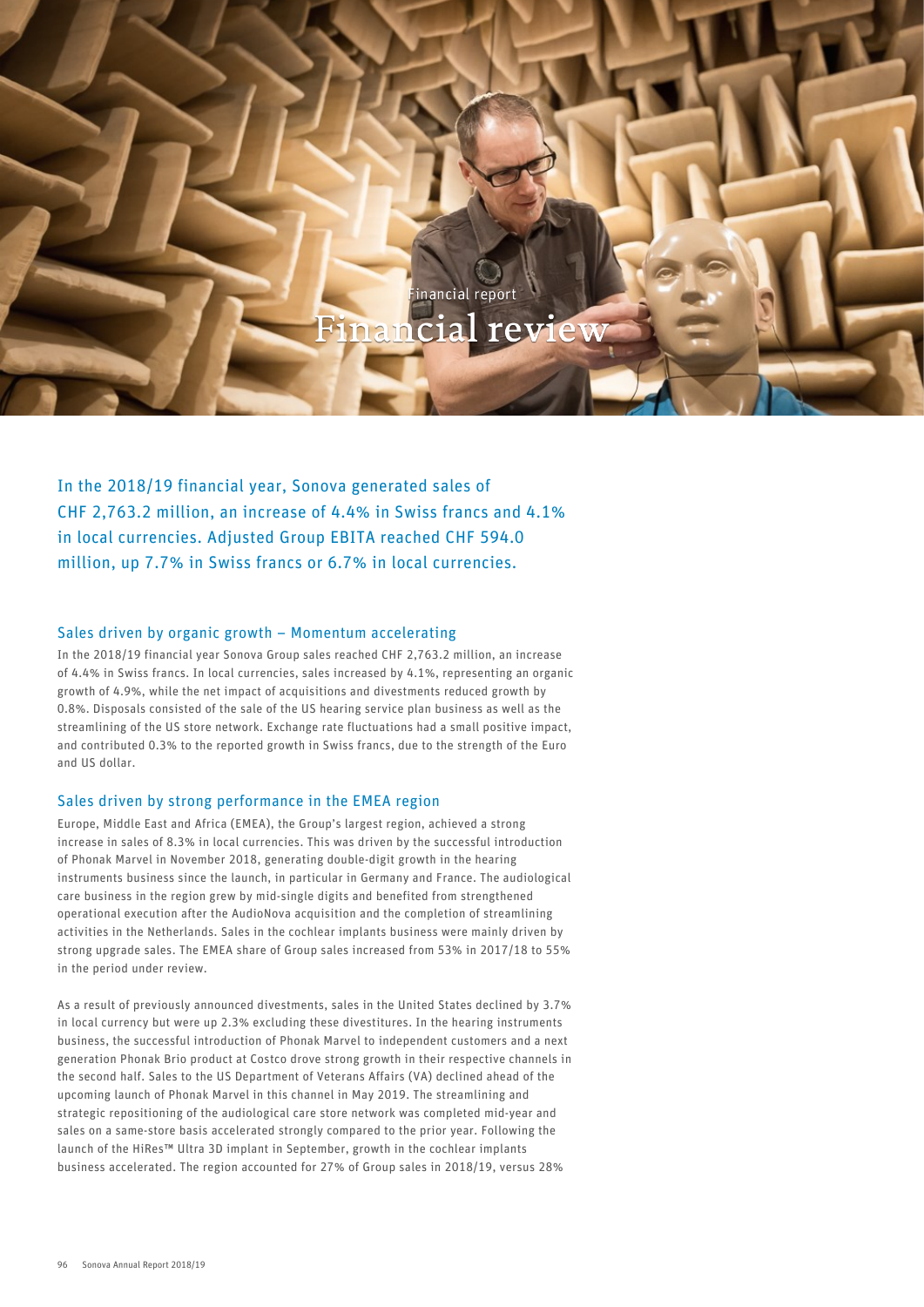in the prior year. The rest of the Americas (excluding the US) posted a 2.7% sales increase in local currencies; this reflects, in the cochlear implants business, reduced tender activity compared to the previous year in Latin America and, in the hearing instruments business, pricing pressures in the public channel affecting sales in Canada.

Sales in the Asia/Pacific (APAC) region rose by 5.4% in local currencies, with both the hearing instruments and the audiological care business growing in the high single digits. Geographically, results were mixed, with a double digit growth in New Zealand compensating for weaker growth in Australia, Japan, and China. This was partly due to lower demand ahead of the upcoming Phonak Marvel launch in China and Japan. Sales in the cochlear implants business grew in the high teens excluding the impact of lower deliveries under central government tenders in China.

#### Sales by regions

| in CHF m             |         |       | 2018/19                          |         | 2017/18 |
|----------------------|---------|-------|----------------------------------|---------|---------|
|                      | Sales   | Share | Growth<br>in local<br>currencies | Sales   | Share   |
| EMEA                 | 1,521.0 | 55%   | 8.3%                             | 1,398.8 | 53%     |
| <b>USA</b>           | 746.7   | 27%   | $-3.7\%^{1}$                     | 759.6   | 28%     |
| Americas (excl. USA) | 228.5   | 8%    | 2.7%                             | 230.8   | 9%      |
| Asia/Pacific         | 267.0   | 10%   | 5.4%                             | 256.7   | 10%     |
| <b>Total sales</b>   | 2,763.2 | 100%  | 4.1%                             | 2,645.9 | 100%    |

<sup>1)</sup> Excluding divestments: +2.3%

# Solid margin development

Reported gross profit reached CHF 1,966.2 million. This included restructuring costs of CHF 8.8 million for the streamlining of operations in the UK, Germany, and Canada. Adjusted for these costs, gross profit reached CHF 1,975.1 million, an increase of 5.7% in Swiss Francs and 5.3% in local currencies. The adjusted gross profit margin was 71.5%, up from 70.6% in the prior year. The improvement was driven by an increased share of the audiological care business, overall higher unit volumes, and a rise in average sales price (ASP) in the hearing instruments business during the second half year. In the cochlear implants segment, the gross margin improved significantly due to manufacturing cost improvements, the higher ASP of the new HiRes Ultra 3D implant, and a reduction in deliveries under lower margin China central government tenders.

Excluding acquisition-related amortization, operating expenses were CHF 1,383.7 million (2017/18: CHF 1,335.7 million). These included restructuring costs of CHF 2.6 million (2017/18: AudioNova integration costs of CHF 19.2 million). In the following, we refer to the operating expenses adjusted for these items. Adjusted operating expenses before acquisition-related amortization rose by 4.9% in Swiss francs or by 4.7% in local currencies to CHF 1,381.1 million, reflecting the sales growth and continued investment in research and development, sales, and marketing.

Adjusted research and development (R&D) expenses before acquisition-related amortization were CHF 147.8 million, an increase of 3.2% in local currencies, underpinning Sonova's continued commitment to innovation. Technology developments in the field of eSolutions, wireless connectivity, rechargeability, and audiological performance again represented an important share of R&D efforts. R&D spending as a percentage of sales was stable at 5.4%.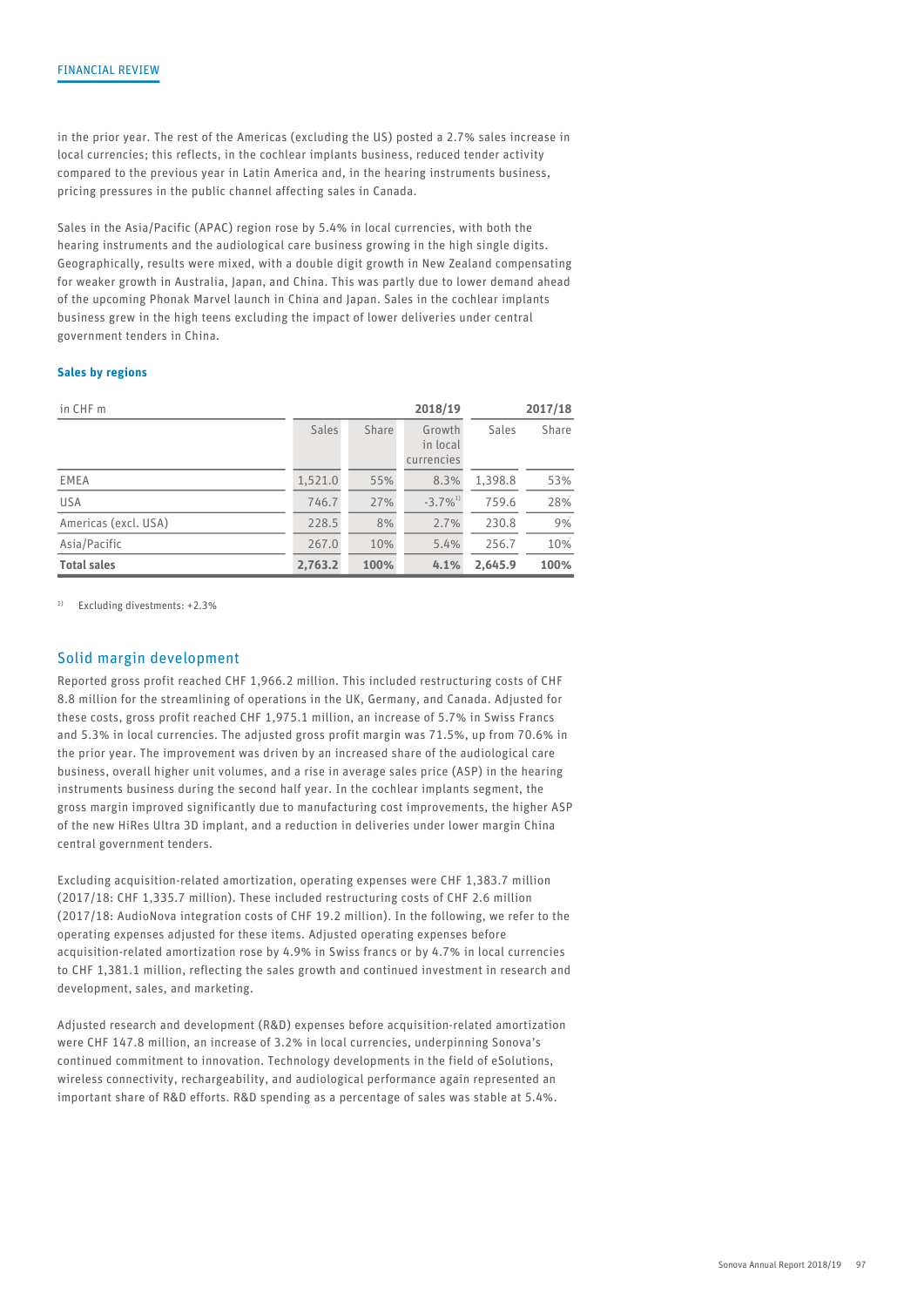Adjusted sales and marketing costs before acquisition-related amortization were up 4.2% in local currencies to CHF 969.1 million. The increase reflects continued investment in expanding the audiological care store footprint and expansion of the sales force in the hearing instruments and cochlear implants businesses.

Adjusted general and administrative costs increased by 6.0% in local currencies to CHF 268.6 million, representing 9.7% of sales, up from 9.5% in the prior year. The increase includes patent litigation cost in the cochlear implants business and investment in a new integrated IT platform for our audiological care business; together, these account for more than half of the increase.

Other income for the current period was CHF 4.4 million, down from CHF 7.2 million in the prior year. The bulk of this income related to a provision release for cochlear implant product liabilities that resulted from better-than-expected development in related claims. Within the cochlear implants business, this provision release was broadly offset by the above mentioned litigation cost.

Adjusted operating profit before acquisition-related amortization (EBITA) was CHF 594.0 million (2017/18: CHF 551.6 million), an increase of 7.7% in Swiss francs or 6.7% in local currencies. The adjusted EBITA margin rose to 21.5% (2017/18: 20.8%), mainly reflecting the solid gross margin development. The reported EBITA increased by 9.4% in Swiss francs or 8.4% in local currencies to CHF 582.5 million, corresponding to a margin of 21.1%. Acquisition-related amortization amounted to CHF 46.3 million (2017/18: CHF 49.5 million). Reported operating profit (EBIT) reached CHF 536.2 million (2017/18: CHF 483.0 million), up by 11.0% in Swiss francs.

#### Sonova Group key figures

|                                        |         |         | Change in<br><b>Swiss</b> | Change in<br>local |
|----------------------------------------|---------|---------|---------------------------|--------------------|
| in CHF m unless otherwise specified    | 2018/19 | 2017/18 | francs                    | currencies         |
| Sales                                  | 2,763.2 | 2,645.9 | 4.4%                      | 4.1%               |
| Gross profit                           | 1,966.2 | 1,868.2 | 5.2%                      | 4.8%               |
| EBITA <sup>1</sup>                     | 582.5   | 532.5   | 9.4%                      | 8.4%               |
| EBIT <sup>1</sup>                      | 536.2   | 483.0   | 11.0%                     | 10.0%              |
| Basic earnings per share (CHF)         | 6.98    | 6.13    | 13.9%                     |                    |
| Operating free cash flow <sup>1)</sup> | 411.8   | 419.2   | $(1.8\%)$                 |                    |
| ROCE <sup>1</sup>                      | 20.6%   | 18.4%   |                           |                    |
|                                        |         |         |                           |                    |
| Gross profit (adjusted) <sup>1)</sup>  | 1,975.1 | 1,868.2 | 5.7%                      | 5.3%               |
| $EBITA$ (adjusted) <sup>1)</sup>       | 594.0   | 551.6   | 7.7%                      | 6.7%               |
| EBITA margin (adjusted)                | 21.5%   | 20.8%   |                           |                    |
| Basic earnings per share (CHF)         |         |         |                           |                    |
| $(adjusted)^1$                         | 7.11    | 6.36    | 11.7%                     |                    |

 $1)$  For detailed definitions, please refer to "5 year key figures".

## Double-digit increase in earnings per share

Reflecting the growth in EBIT, basic earnings per share (EPS) reached CHF 6.98 (2017/18: CHF 6.13), a significant increase of 13.9% from the prior year. The adjusted EPS increased 11.7% to CHF 7.11. Net financial expenses, including the result from associates, increased from CHF 4.0 million to CHF 6.6 million. The effective tax rate was 13.1% (2017/18: 14.9%); the lower tax rate reflects the completed integration of AudioNova. Income after taxes was CHF 460.2 million (2017/18: CHF 407.4 million).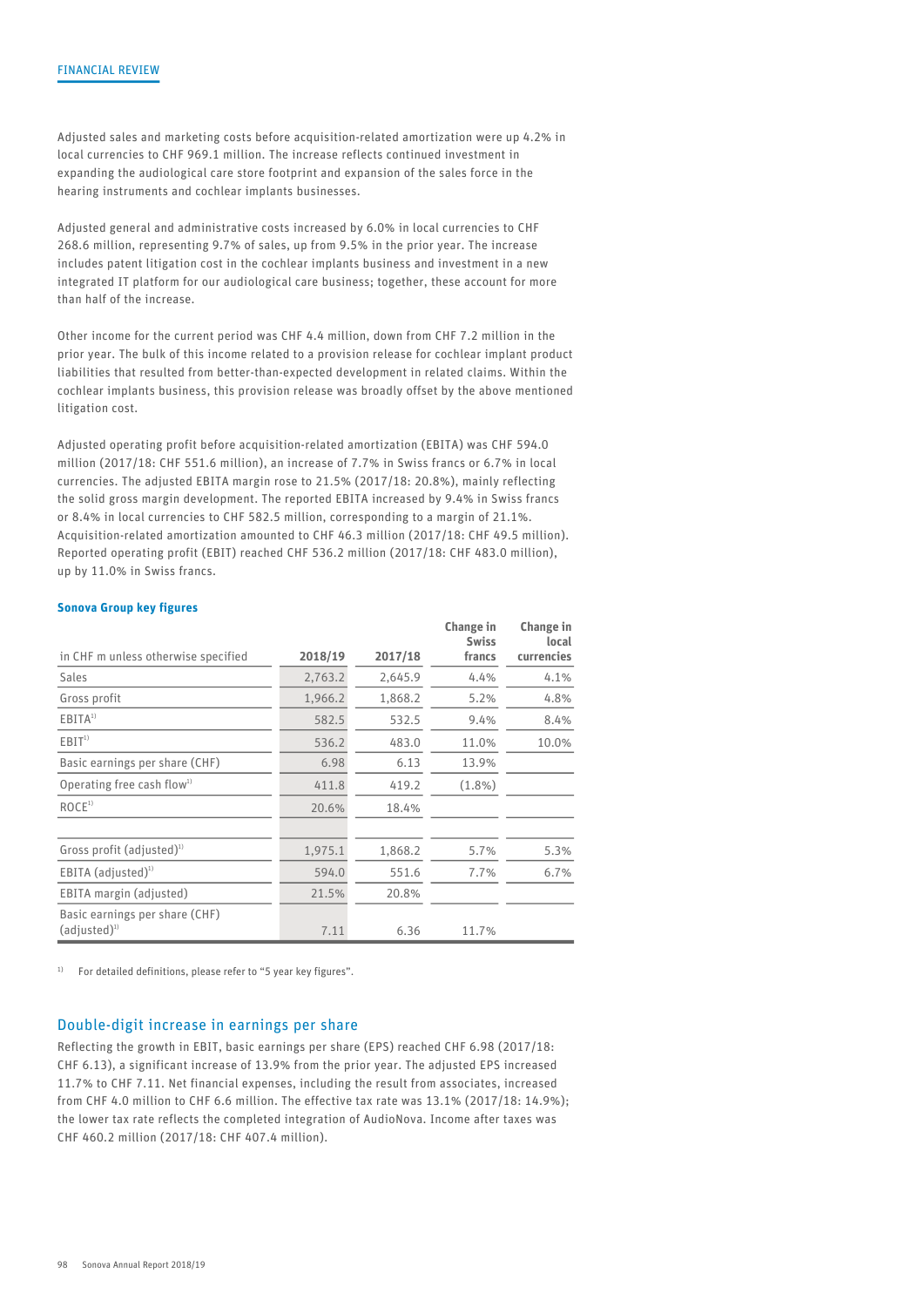### Headcount

The Group's total workforce at the end of the 2018/19 financial year was 14,740 full-time equivalents, an increase of 498 due to an increase in manufacturing capacity in Asia as well as customer facing staff in the audiological care and hearing instruments business. The expected reduction of the workforce by about 250 employees resulting from the restructuring program announced in March 2019 is not yet reflected in the year-end workforce number. Good progress was made in directing new hires to lower-cost locations.

# Hearing instruments segment – New products and improved execution driving growth

Sales in the hearing instruments segment grew by 4.2% in Swiss francs and 3.9% in local currencies to CHF 2,524.8 million. Organic growth was 4.8%, while the contribution from acquisitions in the reporting period and the full-year effect of prior year acquisitions was 1.0%. Growth was reduced by 1.8% through the previously mentioned disposals. Exchange rate fluctuations, primarily a stronger Euro and US dollar, contributed 0.3% to growth in Swiss francs.

After a more moderate start to the year, the hearing instruments business, which includes sales to independent audiologists, retail chains, multinational and government customers, but excludes our own audiological care business, had an excellent last four months of the year following the launch of the Phonak Marvel platform in November 2018. Sales reached CHF 1,474.7 million, an increase of 2.0% in local currencies. Organic growth was 4.5%, in part offset by the disposal of the US hearing service plan business, reducing sales by 2.5%. Both Europe and Asia/Pacific achieved high single digit growth rates. The performance in the United States was held back by the upcoming product transition in the government channel (VA).

The audiological care business increased sales by 6.7% in local currencies to CHF 1,050.1 million; the increase was driven by organic growth of 5.2% along with bolt-on acquisitions, and partially offset by the disposal of a number of stores in the US. Many of the key markets, including Germany, New Zealand, Canada, and Italy, achieved above market growth rates. The streamlining and strategic repositioning of the business in the US and the Netherlands were successfully completed and the growth momentum in both countries accelerated significantly on a same store basis. France exhibited a slow-down in the second half of the year as a result of a reimbursement change in 2019 and the general economic environment. The roll-out is underway of a new integrated IT platform enabling better lead generation, consumer database management and store front and back office processes. This roll-out is global and will take three years to complete.

#### Sales by business – Hearing instruments segment

| in CHF m                                 |              |       | 2018/19            |         | 2017/18 |
|------------------------------------------|--------------|-------|--------------------|---------|---------|
|                                          | <b>Sales</b> | Share | Growth<br>in local | Sales   | Share   |
|                                          |              |       | currencies         |         |         |
| Hearing instruments business             | 1.474.7      | 58%   | 2.0%               | .441.6  | 59%     |
| Audiological care business               | 1.050.1      | 42%   | 6.7%               | 981.5   | 41%     |
| <b>Total hearing instruments segment</b> | 2.524.8      | 100%  | 3.9%               | 2.423.1 | 100%    |

Reported EBITA for the hearing instruments segment amounted to CHF 563.1 million, up 7.1% in local currencies. The adjusted EBITA increased by 5.4% in local currencies to CHF 574.6 million, corresponding to an EBITA margin of 22.8% (2017/18: 22.3%). The segment achieved strong margin expansion through the sale of the low margin US hearing service plan business, tight cost controls, and a positive product and business mix.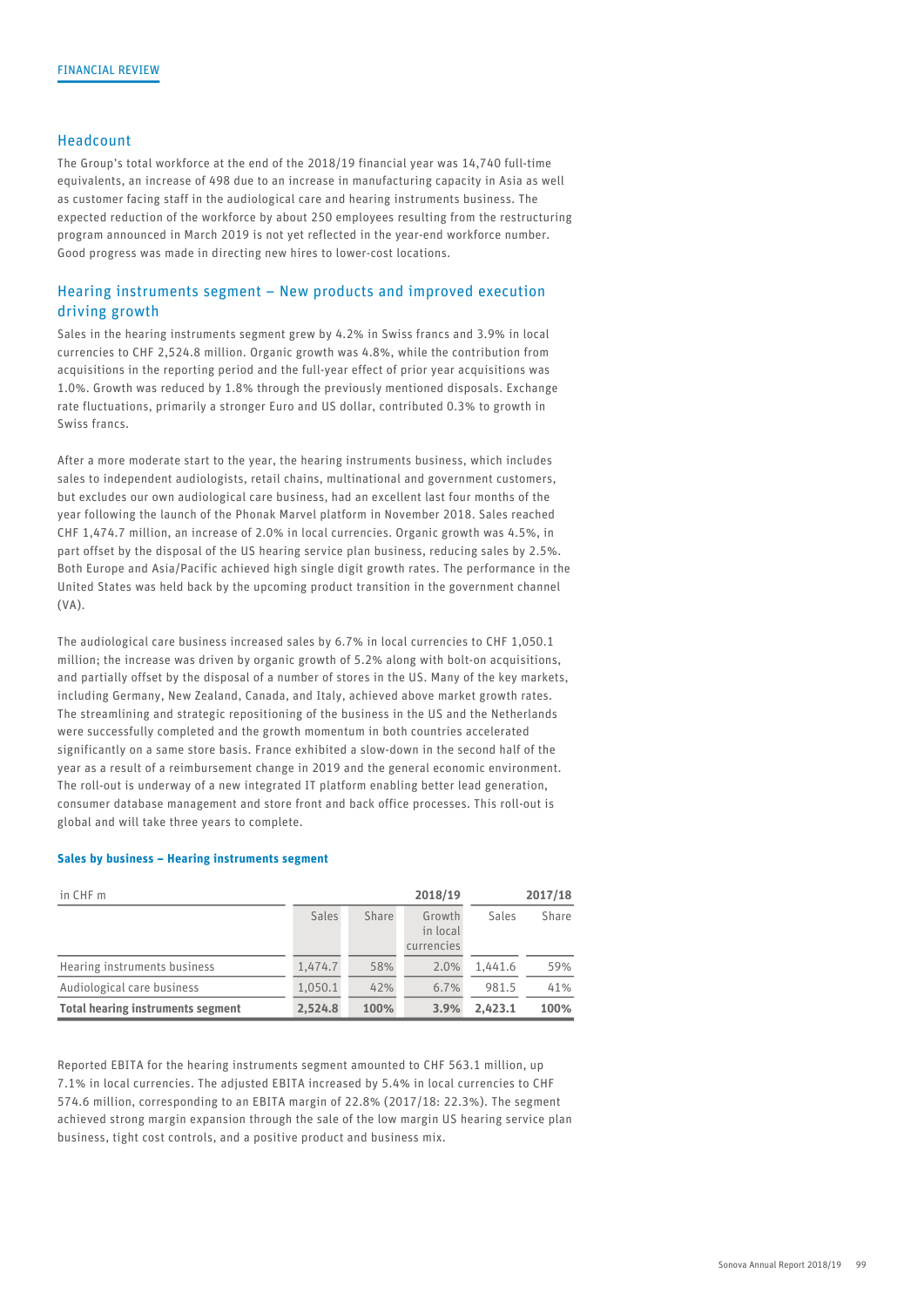## Cochlear implants segment – Growth driven by new product introductions

The cochlear implants segment achieved sales of CHF 238.4 million, up 7.0% in Swiss francs and 6.3% in local currencies. The business achieved double-digit growth adjusted for the decreased level of sales under government tenders. Systems sales grew in high single digits, supported by the successful launch of the HiRes Ultra 3D implant. Upgrade revenue growth was moderate at 2.4% against a challenging prior year comparison, particularly in the US, but accelerated in the second half. The segment also benefited from an improved position in the private market in China resulting from the roll-out of the Naída CI processor.

#### Sales by product groups – Cochlear implants segment

| in CHF m                               |       |       | 2018/19            |       | 2017/18 |
|----------------------------------------|-------|-------|--------------------|-------|---------|
|                                        | Sales | Share | Growth<br>in local | Sales | Share   |
|                                        |       |       | currencies         |       |         |
| Cochlear implant systems               | 178.9 | 75%   | 7.7%               | 165.1 | 74%     |
| Upgrades and accessories               | 59.5  | 25%   | 2.4%               | 57.8  | 26%     |
| <b>Total cochlear implants segment</b> | 238.4 | 100%  | 6.3%               | 222.9 | 100%    |

Improved pricing, driven by a better business mix and new product introductions, as well as by structural and productivity improvements, led to a step-up in profitability. The effects of increased litigation costs and a provision release for product liabilities broadly offset each other. EBITA for the year was CHF 19.7 million versus CHF 11.9 million in the prior year, resulting in a margin of 8.2% (2017/18: 5.3%).

## Stable cash flow

Cash flow from operating activities was CHF 533.2 million, compared to CHF 523.4 million in the prior year; higher profitability was offset by adverse changes in working capital and higher income tax payments. The accelerated growth of the hearing instruments business in the second half led to higher receivables and inventory balances.

Net investments in tangible and intangible assets increased to CHF 117.3 million from CHF 95.5 million in the prior year, mainly as a result of investments in site expansion in the hearing instruments business, as well as in IT systems and store improvements in the audiological care business.

This resulted in an operating free cash flow of CHF 411.8 million, down by 1.8%. Cash consideration for acquisitions net of disposals amounted to CHF 64.9 million, compared to 59.2 million in the prior year. In summary, this resulted in a free cash flow of CHF 346.9 million, compared to CHF 360.0 million in the prior year.

Cash outflow from financing activities was CHF 522.1 million, compared to CHF 186.2 million in the prior year. This reflects the repayment of a bond of CHF 150.0 million, which was part of the financing of the AudioNova acquisition, and net share repurchases of CHF 194.6 million, mainly related to the share buyback program. Cash outflow from financing also includes dividend payments of CHF 169.8 million.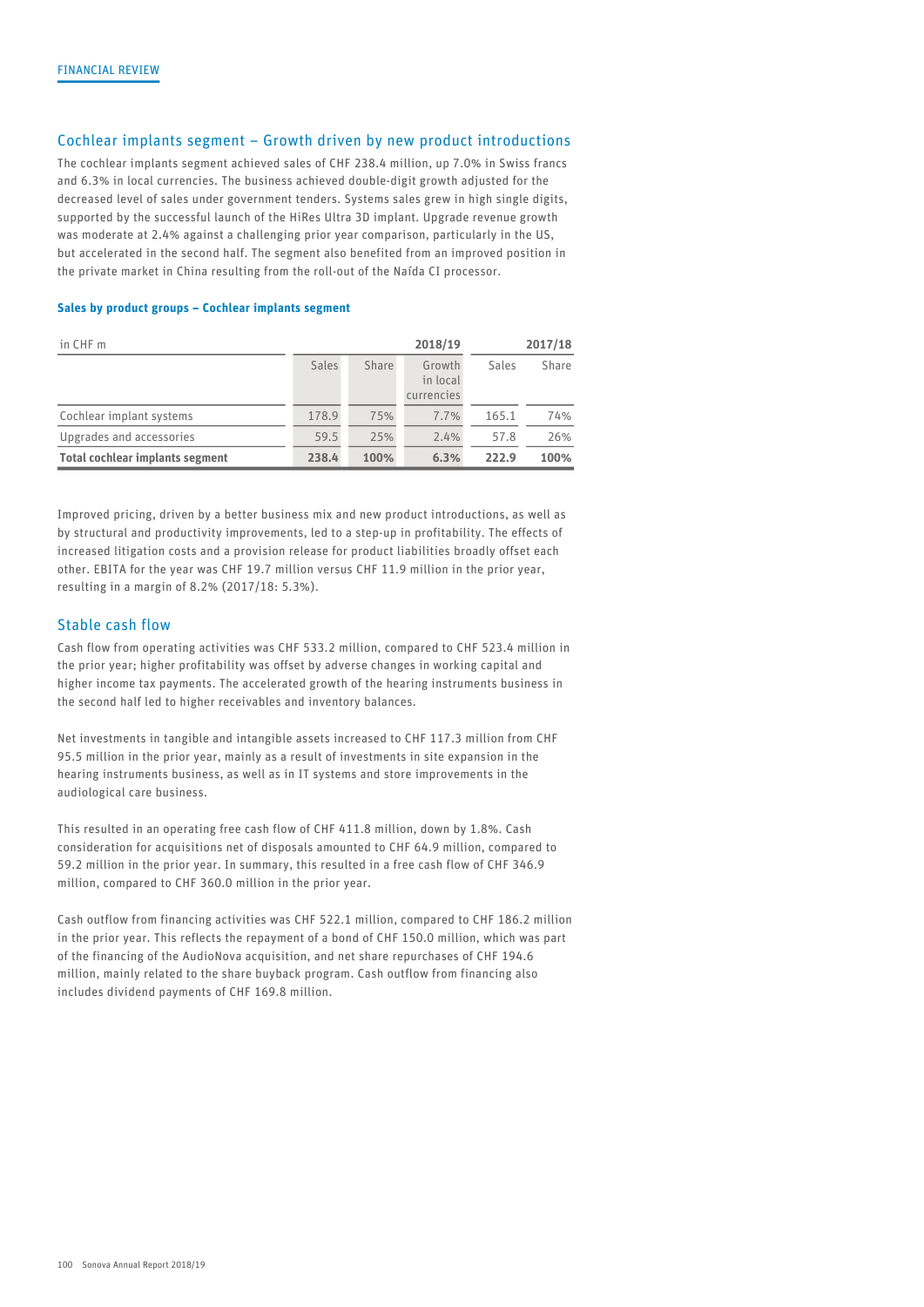## Balance sheet remains strong

Reported net working capital was CHF 163.0 million, compared to CHF 190.5 million at the end of the prior year. This reflects higher current liabilities in the amount of CHF 77.6 million related to the implementation of IFRS 15, partly offset by higher inventory and receivables due to the accelerated growth of the hearing instruments business in the last quarter of the year. The implementation of IFRS 15 reduced both the capital employed and the company's equity position by CHF 127.2 million. Capital employed was CHF 2,630.0 million, a slight reduction from CHF 2,702.9 million in the prior year. The Group's equity position amounted to CHF 2,376.1 million, down from CHF 2,474.9 million in the previous year, partly as a result of the share buyback program, resulting in a solid equity ratio of 55.4%. The net debt position stood at CHF 253.9 million, compared to CHF 228.0 million at the end of the prior year. The return on capital employed (ROCE) increased to 20.6% from 18.4% in the prior year. Excluding the impact of the implementation of IFRS 15, the ROCE increased to 19.6%.

In light of the solid profitable growth and a healthy financial position, the Board of Directors will propose a dividend of CHF 2.90 to the Annual General Shareholders' Meeting on June 13, 2019. This proposed distribution is up 11.5% over the prior year, and represents a stable adjusted payout ratio of 41% (reported: 42%).

## Outlook 2019/20

The global hearing care market offers both general and specific opportunities for continued growth. Our strategy is tuned to capture these benefits while delivering further advances in commercial excellence and operational efficiency. We therefore expect to increase consolidated sales in 2019/20 by 6-8% in local currencies, while further expanding profitability.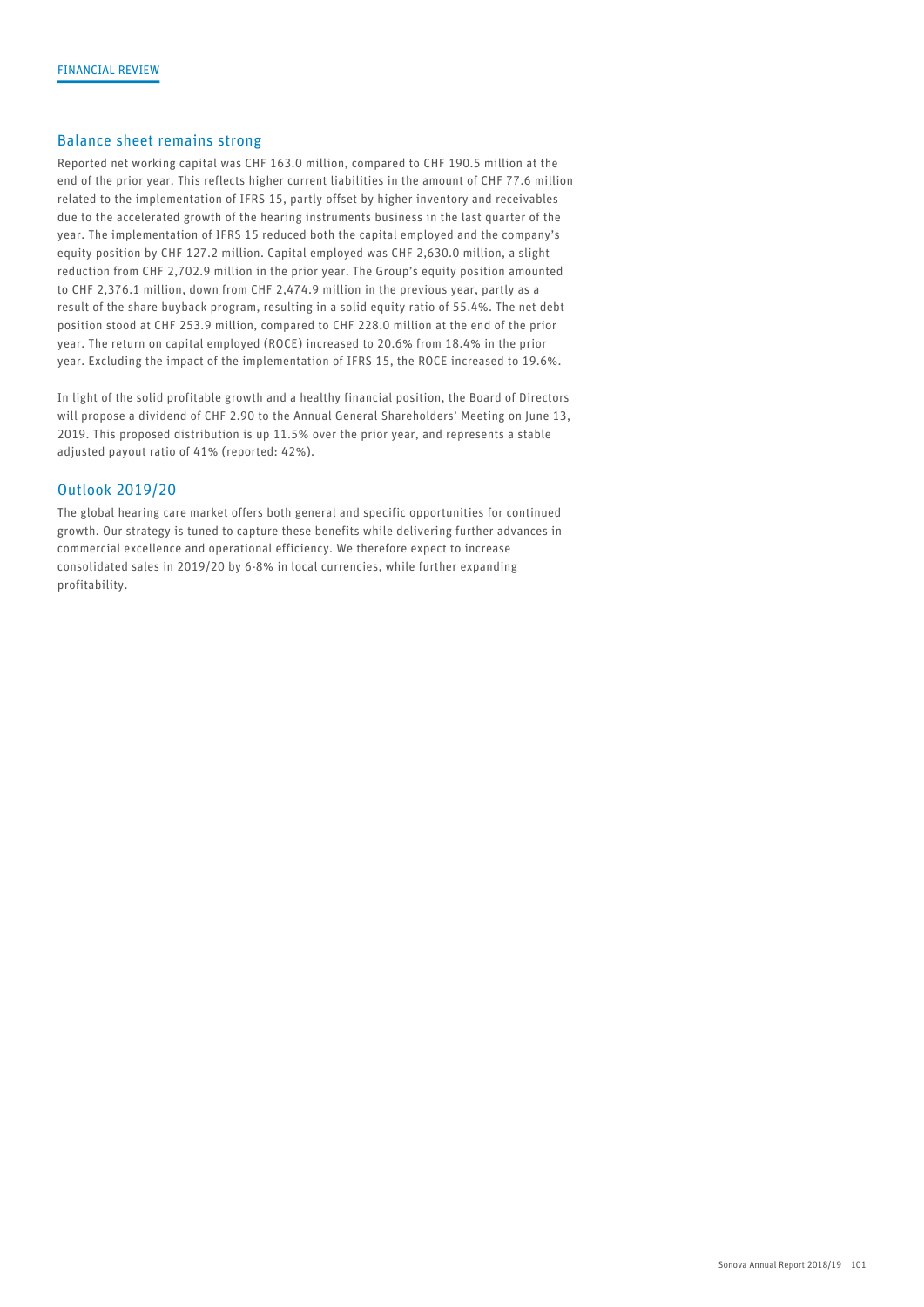# Reconciliation of non-GAAP financial measures

April 1 to March 31, CHF million 2018/19

|                                                                                | Income<br>statement<br>as reported | Acquis.<br>related<br>amortization | Income<br>statement<br><b>EBITA</b><br>separation | Adjustments <sup>3)</sup> | Income<br>statement<br>adjusted |
|--------------------------------------------------------------------------------|------------------------------------|------------------------------------|---------------------------------------------------|---------------------------|---------------------------------|
| <b>Sales</b>                                                                   | 2,763.2                            |                                    | 2,763.2                                           |                           | 2,763.2                         |
| Cost of sales                                                                  | (797.0)                            |                                    | (797.0)                                           | 8.8                       | (788.1)                         |
| Gross profit                                                                   | 1,966.2                            |                                    | 1,966.2                                           | 8.8                       | 1,975.1                         |
| Research and development                                                       | (149.4)                            | 1.0                                | (148.4)                                           | 0.6                       | (147.8)                         |
| Sales and marketing                                                            | (1,015.7)                          | 45.4                               | (970.3)                                           | 1.3                       | (969.1)                         |
| General and administration                                                     | (269.3)                            |                                    | (269.3)                                           | 0.8                       | (268.6)                         |
| Other income/(expenses), net                                                   | 4.4                                |                                    | 4.4                                               |                           | 4.4                             |
| Operating profit before acquisition-related amortization (EBITA) <sup>1)</sup> |                                    |                                    | 582.5                                             | 11.5                      | 594.0                           |
| Acquisition-related amortization                                               |                                    | (46.3)                             | (46.3)                                            |                           | (46.3)                          |
| Operating profit $(EBIT)^2$                                                    | 536.2                              |                                    | 536.2                                             | 11.5                      | 547.7                           |
| Basic earnings per share (CHF)                                                 | 6.98                               |                                    | 6.98                                              | 0.13                      | 7.11                            |

#### April 1 to March 31, CHF million 2017/18

|                                                                                | Income<br>statement<br>as reported | Acquis.<br>related<br>amortization | Income<br>statement<br><b>EBITA</b><br>separation | Adjustments <sup>3)</sup> | Income<br>statement<br>adjusted |
|--------------------------------------------------------------------------------|------------------------------------|------------------------------------|---------------------------------------------------|---------------------------|---------------------------------|
| <b>Sales</b>                                                                   | 2,645.9                            |                                    | 2,645.9                                           |                           | 2,645.9                         |
| Cost of sales                                                                  | (777.7)                            |                                    | (777.7)                                           |                           | (777.7)                         |
| <b>Gross profit</b>                                                            | 1,868.2                            |                                    | 1,868.2                                           |                           | 1,868.2                         |
| Research and development                                                       | (144.0)                            | 1.1                                | (142.9)                                           |                           | (142.9)                         |
| Sales and marketing                                                            | (982.8)                            | 48.3                               | (934.5)                                           | 6.3                       | (928.2)                         |
| General and administration                                                     | (265.5)                            |                                    | (265.5)                                           | 12.9                      | (252.7)                         |
| Other income/(expenses), net                                                   | 7.2                                |                                    | 7.2                                               |                           | 7.2                             |
| Operating profit before acquisition-related amortization (EBITA) <sup>1)</sup> |                                    |                                    | 532.5                                             | 19.2                      | 551.6                           |
| Acquisition-related amortization                                               |                                    | (49.5)                             | (49.5)                                            |                           | (49.5)                          |
| Operating profit $(EBIT)^2$                                                    | 483.0                              |                                    | 483.0                                             | 19.2                      | 502.1                           |
| Basic earnings per share (CHF)                                                 | 6.13                               |                                    | 6.13                                              | 0.23                      | 6.36                            |

<sup>1)</sup> Earnings before financial result, share of profit/(loss) in associates/joint ventures, taxes and acquisition-related amortization (EBITA).<br><sup>2)</sup> Earnings before financial result. share of profit/(loss) in associates/i

2) Earnings before financial result, share of profit/(loss) in associates/joint ventures and taxes (EBIT).

3) Excluding restructuring costs of CHF 11.5 million in 2018/19 to optimize local operations in selected markets and integration costs of CHF 19.2 million in 2017/18 in connection with the acquisition of AudioNova.